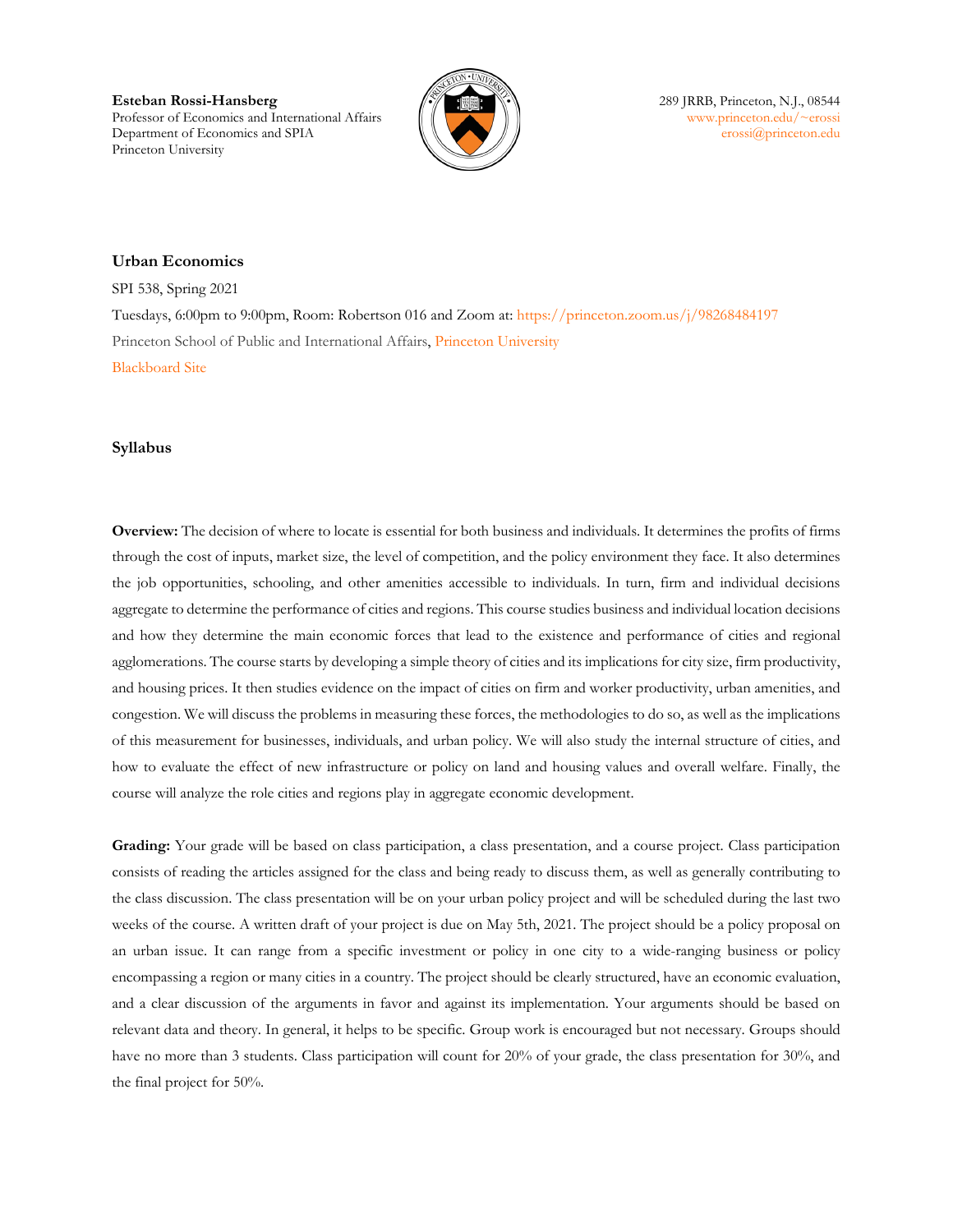#### **Outline and Readings:**

This syllabus, as well as the links to the course slides and all the readings, are located at the course Blackboard site. Please read the assigned articles before class. Papers marked as "Technical" are optional and contain mathematical technicalities that are not required for the course.

#### Week 1:

- Organization and course information
- **Introduction** 
	- What is a city? Why do businesses and individuals locate there?
		- \* Glaeser, "Introduction" and "What do they Make in Bangalore?" in *Triumph of the City*, 2011, Penguin Books
		- \* Moretti, "Introduction" and "The great divergence" in *The New Geography of Jobs*, 2012, Mariner Books
		- \* Stevens, McDade and Stamm, ["Courting a giant,"](https://www.wsj.com/graphics/amazon-headquarters/) *Wall Street Journal* (2017)
		- \* Wingfield, ["Amazon chooses 20 finalists for second headquarters,"](https://www.nytimes.com/2018/01/18/technology/amazon-finalists-headquarters.html) *New York Times* (2018)
	- A basic city model: Agglomeration and congestion
		- \* Ahlfeldt, Redding, Sturm and Wolf, ["The economics of density: Evidence from the Berlin](https://voxeu.org/article/economics-density-evidence-berlin-wall) Wall," *VoxEU* (2014)
		- \* Brinkman, ["Making sense of urban patterns,"](https://www.philadelphiafed.org/-/media/research-and-data/publications/economic-insights/2017/q1/eiq117_making-sense-of-urban-patterns.pdf?la=en) *Economic Insights* (2017)
		- \* Combes, Duranton, Gobillon, and Roux, ["The Productivity Advantages of Large Cities: Distinguishing](http://onlinelibrary.wiley.com/doi/10.3982/ECTA8442/pdf)  [Agglomeration from Firm Selection,](http://onlinelibrary.wiley.com/doi/10.3982/ECTA8442/pdf)" *Econometrica* (2012) (Technical)
		- \* Waddell and Sarte, ["From Stylized to Quantitative Spatial Models of Cities,"](https://www.richmondfed.org/-/media/richmondfedorg/publications/research/economic_quarterly/2016/q3/sarte.pdf) *Economic Quarterly* (2016) (Technical)

#### Week 2:

- Agglomeration Forces
	- Production Externalities: Firms learn from each other
		- \* Chatterji, Glaeser and Kerr, ["The origins of entrepreneurship and innovation clusters,](https://voxeu.org/article/origins-entrepreneurship-and-innovation-clusters)" *VoxEU* (2013)
		- \* Comin and Rossi-Hansberg, ["Heavy technology: The process of technological diffusion over time and](https://voxeu.org/article/heavy-technology-process-technological-diffusion-over-time-and-space)  [space,"](https://voxeu.org/article/heavy-technology-process-technological-diffusion-over-time-and-space) *VoxEU* (2012)
		- \* Glaeser and Kerr, ["Industrial agglomeration and entrepreneurship,](https://voxeu.org/article/industrial-agglomeration-and-entrepreneurship)" *VoxEU* (2008)
		- \* Glaeser and Lu, ["Human capital externalities in China,](https://voxeu.org/article/human-capital-externalities-china)" *VoxEU* (2018)
		- \* Greenstone, Hornbeck and Moretti, ["Identifying Agglomeration Spillovers: Evidence from Winners and](http://www.jstor.org/stable/10.1086/653714)  [Losers of Large Plant Openings,](http://www.jstor.org/stable/10.1086/653714)*" Journal of Political Economy* (2010) (Technical)
		- \* Lin, ["The paper trail of knowledge transfers,"](https://jlin.org/papers/Lin-PTKT.pdf) *Business Review* (2014)
	- Dense labor markets: Better matching between firms and workers
		- Moretti, "Forces of Attraction" in *The New Geography of Jobs*, 2012, Mariner Books
	- Suppliers and customers: Firms face lower overall transportation costs in cities
		- \* Agarwal, Jensen and Monte, ["The geography of consumption,"](https://voxeu.org/article/geography-consumption) *VoxEU* (2018)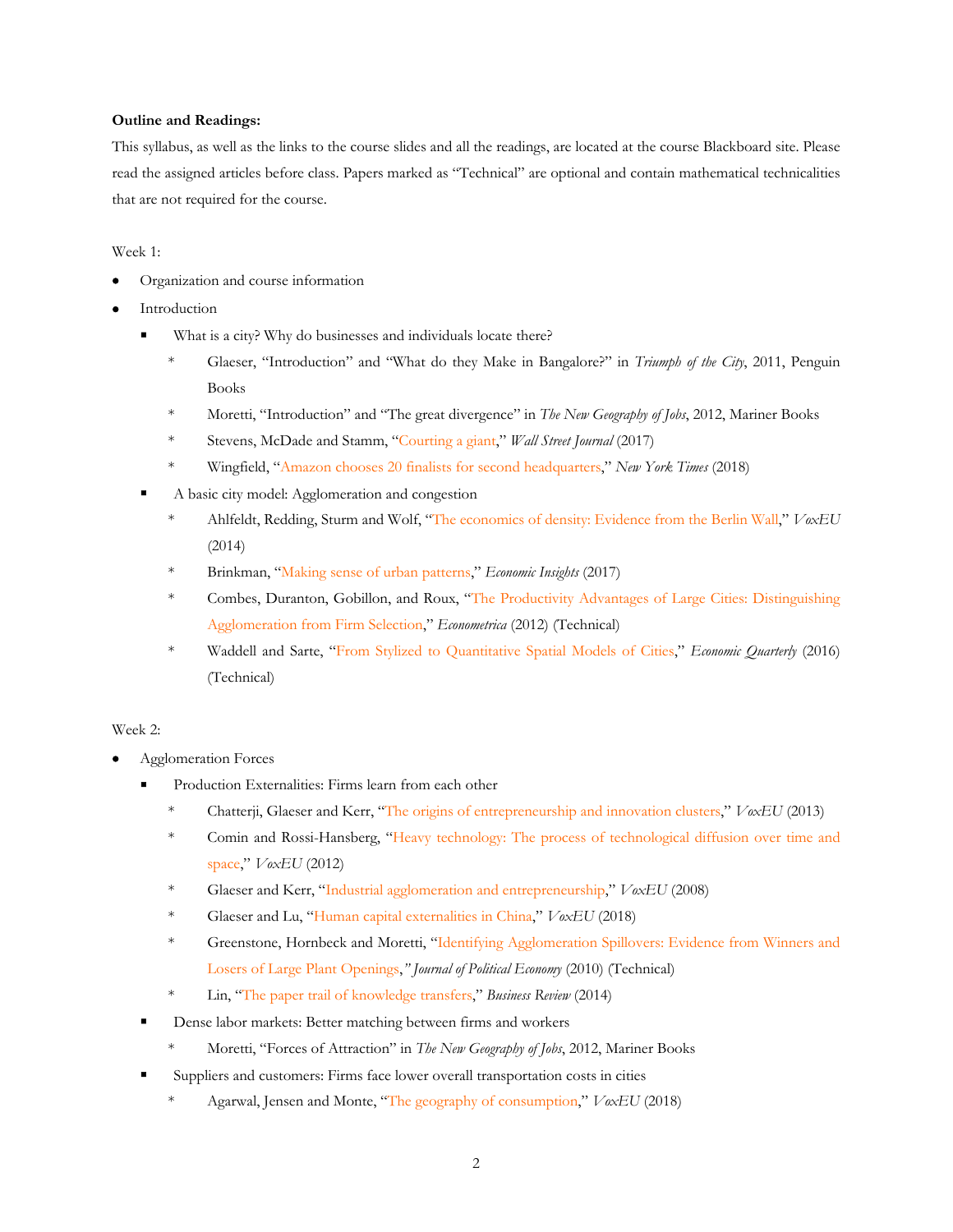- \* Saxenian, ["Inside-Out: Regional Networks and Industrial Adaptation in Silicon Valley and Route 128,"](http://www.google.com/url?sa=t&rct=j&q=&esrc=s&frm=1&source=web&cd=1&ved=0CCMQFjAA&url=http%3A%2F%2Fpeople.ischool.berkeley.edu%2F%7Eanno%2FPapers%2Finside-out1996.pdf&ei=F7opT5uCMMPX0QGg_9G7Cg&usg=AFQjCNGaV4r0_gVGXRRAgLD7_EWm_Gg25g&sig2=3bncNLr52cgUGqahaTgRmw) *Cityscape: A Journal of Policy Development and Research* (1996)
- History: Why do firms stay in the same location?
	- \* Michaels and Rauch, ["Can history leave towns struck in places with bad locational fundamentals?,](https://voxeu.org/article/are-towns-stuck-wrong-places)" *VoxEU* (2013)
	- \* Lin, ["Geography, history, economies of density, and the location of cities,"](https://jlin.org/papers/Lin-GHEDLC.pdf) *Business Review* (2012)

## Week 3:

- Urban amenities and residential valuation: What city characteristics do individuals value?
	- The city as a consumption center and the measurement of amenities
		- \* Glaeser, Kolko and Saiz, ["Consumer City,](http://joeg.oxfordjournals.org/content/1/1/27.full.pdf+html)" *Journal of Economic Geography* (2000) (Technical)
		- \* Rappaport, ["Moving to Nice Weather,](http://www.sciencedirect.com/science/article/pii/S0166046206001001)" *Regional Science and Urban Economics* (2007) (Technical)
		- \* Sen and Scavette, ["Purchasing power across the U.S.,](https://www.philadelphiafed.org/-/media/frbp/assets/economy/articles/economic-insights/2017/q4/rs_purchasing-power.pdf)" *Regional Spotlight* (2017)
	- Hedonic valuation: How to value a house that has not been sold?
	- Housing Externalities: How others affect the value of my house
		- \* Rossi-Hansberg and Sarte, ["Economics of Housing Externalities,](http://www.princeton.edu/%7Eerossi/EHE.pdf)" *International Encyclopedia of Housing and Home* (2012)

### Week 4:

- Urban population and skill sorting: Who lives where?
	- Urban wage premium and learning: Living in a city affects your wage today and in the future
		- \* Glaeser and Mare, ["Cities and Skills,"](http://www.jstor.org/stable/10.1086/319563) *Journal of Labor Economics* (2001) (Technical)
		- \* De la Roca and Puga, ["Learning by Working in Big Cities,](https://diegopuga.org/papers/DeLaRoca_Puga_REStud_2017.pdf)" *Review of Economic Studies* (2017) (Technical)
	- Skill sorting and urban inequality: Its easier to hire talent in cities, and increasingly so
		- \* Behrens and Robert-Nicoud, ["Urbanisation makes the world more unequal,"](https://voxeu.org/article/inequality-big-cities) *VoxEU* (2014)
		- \* Berkes and Gaetani, ["Income Segregation and Rise of the Knowledge Economy,](https://sites.northwestern.edu/eberkes/files/2016/08/Berkes_Gaetani_Segregation_November2_2017-1nkccq1.pdf)" working paper (2017) (Technical)
		- \* Brinkman, ["Big cities and the highly educated: what's the connection?,](https://www.philadelphiafed.org/-/media/frbp/assets/economy/articles/business-review/2015/q3/brq315_big_cities_and_the_highly_educated.pdf)" *Business Review* (2015)
		- \* Diamond, ["The causes and consequences of US workers' diverging locations by skill,](http://microeconomicinsights.org/causes-consequences-us-workers-diverging-locations-skill/)" *Micoeconomic Insights* (2016)

# Week 5:

- Measuring the location of businesses and people
	- Official statistics, remote sensing data, and digital sources
		- \* Glaeser, Kim and Luca, ["Using traditional and digital data sources together in economic research,"](https://voxeu.org/article/measuring-local-economy-yelp-data) *VoxEU*  (2018)
		- \* Weil, Henderson, and Storeygard, ["Measuring economic growth from outer space,"](https://voxeu.org/article/measuring-economic-growth-outer-space) *VoxEU* (2009)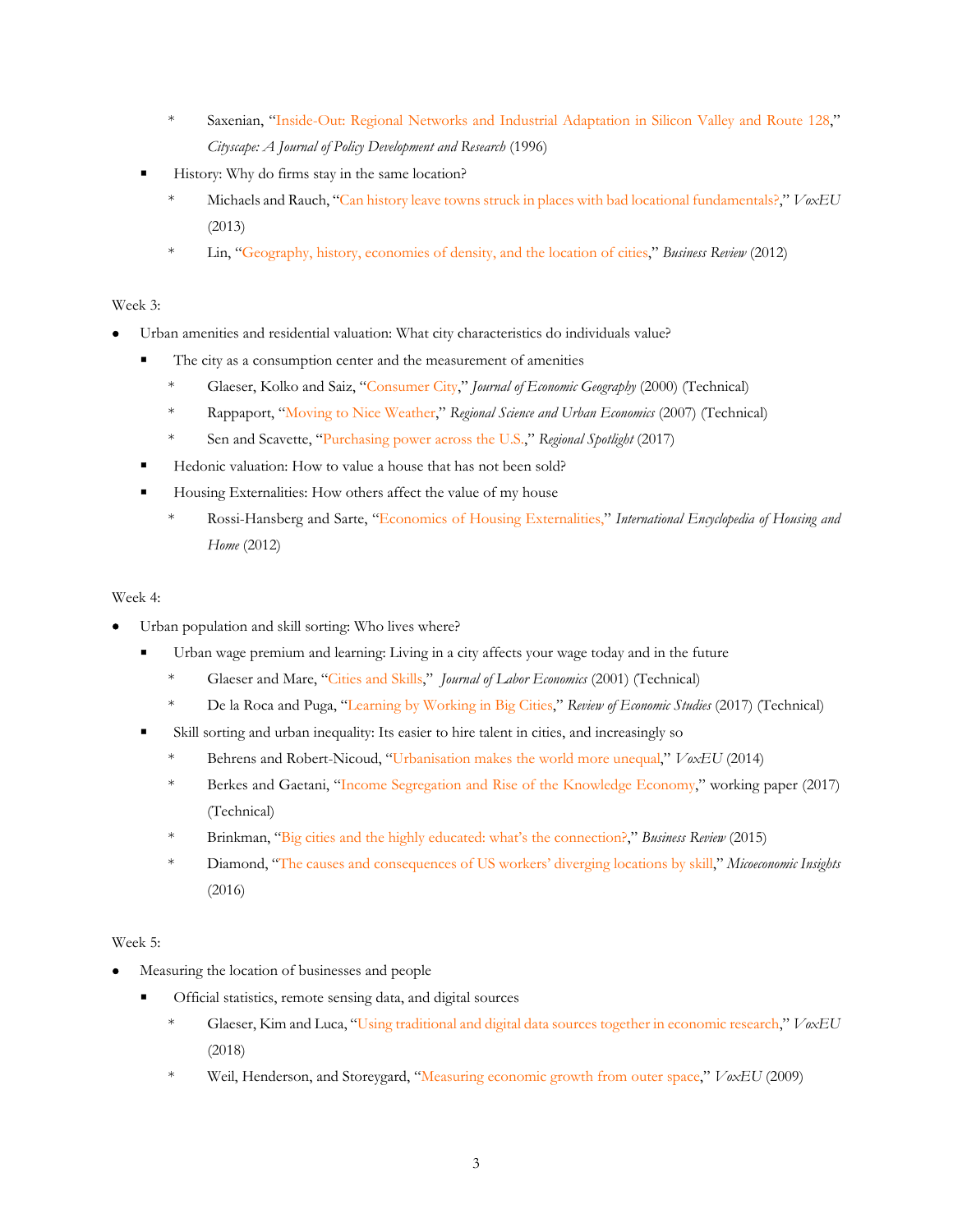- \* Davis, Dingel, Monras, and Morales, ["Measuring racial segregation in urban consumption using online](https://voxeu.org/article/measuring-racial-segregation-urban-consumption)  [activity,"](https://voxeu.org/article/measuring-racial-segregation-urban-consumption) *Vox EU* (2017)
- \* Opportunity Insights: Economic Tracker:<https://tracktherecovery.org/>
- \* Zillow Housing Data:<https://www.zillow.com/research/data/>

### Week 6:

- Congestion
	- Transportation networks in cities: Reducing the cost of doing business
		- \* Baum-Snow and Kahn. ["The Effects of Urban Rail Transit Expansions: Evidence from Sixteen Cities,"](http://www.jstor.org/stable/25067419?seq=1#page_scan_tab_contents) *Brookings-Wharton Papers on Urban Affairs* (2005)
		- \* Baum-Snow, ["Did Highways Cause Suburbanization,](http://qje.oxfordjournals.org/content/122/2/775.full.pdf+html)" *Quarterly Journal of Economics* (2007) (Technical)
		- \* Donaldson, ["Economic benefits of transportation infrastructure: historical evidence from India and](http://microeconomicinsights.org/economic-benefits-transportation-infrastructure/)  [America,"](http://microeconomicinsights.org/economic-benefits-transportation-infrastructure/) *Micoeconomic Insights* (2017)
		- \* Gibbons, Overman, Lyytikainen and Sanchis-Guarner, ["New road infrastructure: The effects on firms,"](https://voxeu.org/article/new-road-infrastructure-effects-firms) *VoxEU* (2017)
		- \* Turner, ["The fundamental law of road congestion and its implications for transportation policy,"](http://www.rff.org/blog/2010/fundamental-law-road-congestion-and-its-implications-transportation-policy) *Resources for the Future* (2010)
	- Commuting and the availability of workers and consumers
		- \* Bernard, Moxnes and Saito, ["Fast trains, supply networks, and firm performance,"](https://voxeu.org/article/fast-trains-and-firm-performance-new-japanese-evidence) *VoxEU* (2014)
		- \* Florida, ["The relationship between subways and urban growth,"](https://www.citylab.com/transportation/2016/06/the-relationship-between-subways-and-urban-growth/485006/) *CityLab* (2016)
		- \* Monte, Redding and Rossi-Hansberg, ["Commuting, migration and local employment elasticities,"](https://voxeu.org/article/commuting-and-local-jobs) *VoxEU*  (2015)
		- \* Tsivanidis, ["The equitable benefits of Colombia's bus rapid transit system,"](https://voxdev.org/topic/infrastructure-urbanisation/equitable-benefits-colombia-s-bus-rapid-transit-system) *VoxDev* (2018)

### Week 7:

- Systems of cities and industrial composition
	- The size distribution of cities and urban migration
		- \* Combes, Demurger and Shi, ["Urbanisation and migration externalities in China,"](https://voxeu.org/article/urbanisation-and-migration-externalities-china) *VoxEU* (2013)
		- \* Clement, ["Sets and the city,](https://www.minneapolisfed.org/publications/the-region/sets-and-the-city)" *The Region* (2004)
		- \* Desmet and Rossi-Hansberg, ["Are the world's megacities too](https://voxeu.org/article/are-world-s-megacities-too-big) big?," *VoxEU* (2011)
		- \* Desmet and Rossi-Hansberg, ["Analyzing Urban Systems: Have Mega-Cities Become Too Large?,](http://www.princeton.edu/%7Eerossi/WBGlaeser040412.pdf)" *The Urban Imperative: Towards Competitive Cities*, Oxford UP (2015) (Technical)
		- \* Henderson, Squires, Storeygard and Weil, ["Changing population distribution: The roles of nature and](https://voxdev.org/topic/infrastructure-urbanisation/changing-population-distribution-roles-nature-and-history-1)  [history,](https://voxdev.org/topic/infrastructure-urbanisation/changing-population-distribution-roles-nature-and-history-1)" *VoxDev* (2018)
		- \* Soo, ["Zipf's Law for Cities: A Cross-Country Investigation,](http://www.sciencedirect.com/science/article/pii/S016604620400033X)" *Regional Science and Urban Economics* (2005) (Technical)
	- Industrial agglomeration and market concentration: Do industries cluster? What are the trends in concentration?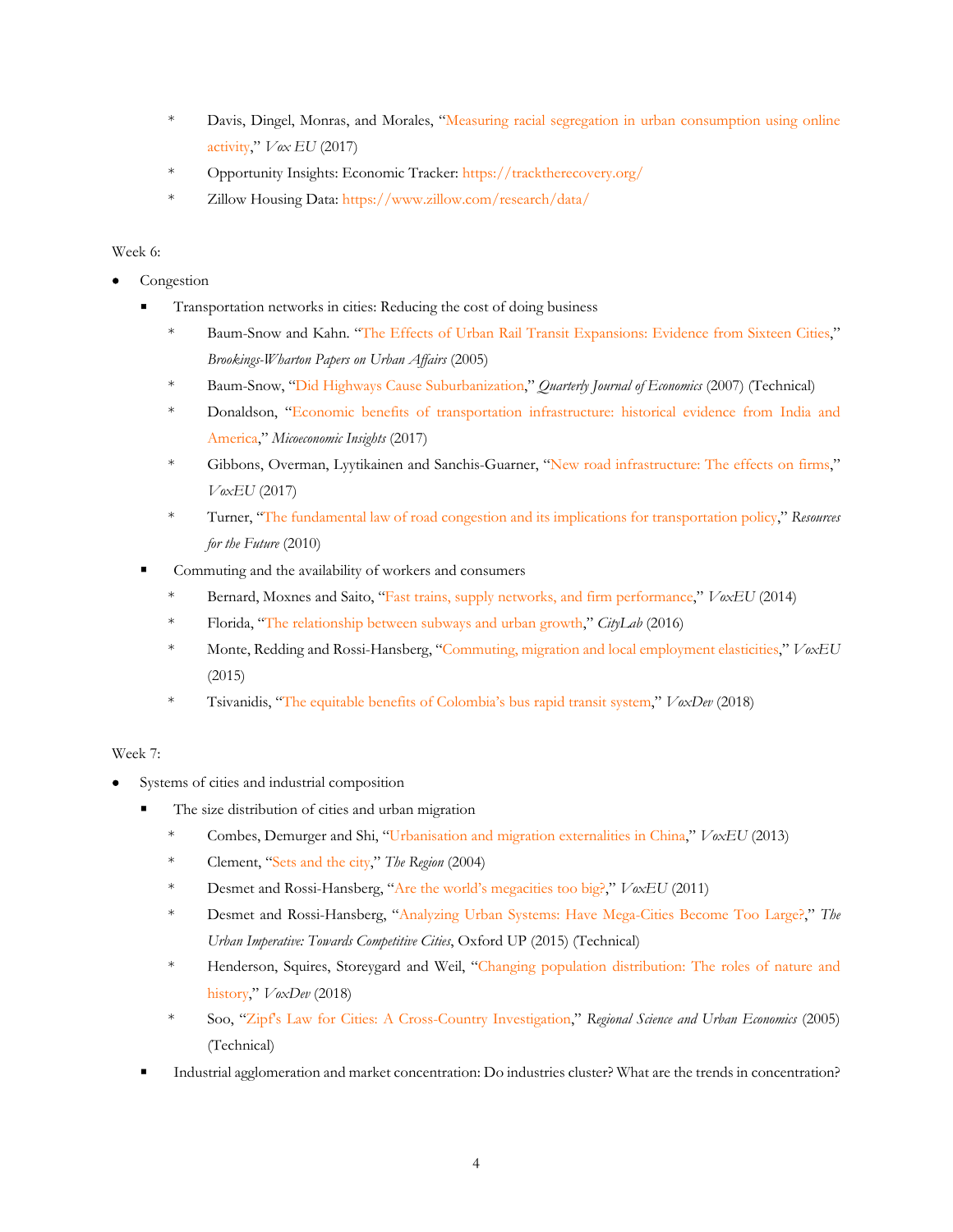- \* Duranton and Overman, ["Testing for Localization Using Micro-Geographic Data,](http://restud.oxfordjournals.org/content/72/4/1077.full.pdf+html)" *Review of Economic Studies* (2005) (Technical)
- \* Ellison, Glaeser and Kerr, ["What Causes Industry Agglomeration? Evidence from Coagglomeration](http://www.aeaweb.org/atypon.php?return_to=/doi/pdfplus/10.1257/aer.100.3.1195)  [Patterns,](http://www.aeaweb.org/atypon.php?return_to=/doi/pdfplus/10.1257/aer.100.3.1195)" *American Economic Review* (2010) (Technical)
- \* Rossi-Hansberg, Sarte and Trachter, ["Diverging Trends in National and Local Concentration,"](https://www.princeton.edu/%7Eerossi/DTNLC.pdf) working paper (2018)
- Input-output linkages between firms and their importance for location choices and the impact of shocks
	- \* Mori, ["Constant churning and persistent regularity in population and industrial locations: Evidence from](https://voxeu.org/article/size-and-industrial-structure-japanese-cities)  [Japan,](https://voxeu.org/article/size-and-industrial-structure-japanese-cities)" *VoxEU* (2017)
	- \* Rossi-Hansberg, ["Geography, Idiosyncratic Shocks, and Aggregate Fluctuations,](https://www.rieti.go.jp/en/special/p_a_w/041.html)" *RIETI* (2014)

# Week 8:

- Urban growth and decline: Why it is easier to grow than to shrink
	- Housing and land supply
		- \* Glaeser and Gyourko, ["Urban Decline and](http://www.jstor.org/stable/10.1086/427465) Durable Housing," *Journal of Political Economy* (2006) (Technical)
		- \* Ioannides and Rossi-Hansberg, ["Urban growth,](https://www.princeton.edu/%7Eerossi/UG.pdf)" *The New Palgrave Dictionary of Economics* (2008)
		- Saiz, ["The Geographic Determinants of Housing Supply,](http://qje.oxfordjournals.org/content/125/3/1253.full.pdf+html)" *Quarterly Journal of Economics* (2010) (Technical)
	- Inelastic city structure: The consequences of past growth
		- \* Owens, Rossi-Hansberg and Sarte, ["Wasted urban infrastructure: The city of Detroit,](https://voxeu.org/article/wasted-urban-infrastructure-city-detroit)" *VoxEU* (2017)
		- \* Pinto, ["Responding to urban decline,](https://www.richmondfed.org/publications/research/economic_brief/2017/eb_17-07)" *Economic Brief* (2017)
	- Gentrification: Up-and-coming neighborhoods and their characteristics
		- \* Lin, ["Understanding gentrification's causes,"](https://jlin.org/papers/Lin-UGC.pdf) *Economic Insights* (2017)
	- Moving to opportunity and the investment component of location choices
		- Bliss, ["If location is an asset, high rent is 'Saving' for the future,](https://www.citylab.com/life/2018/08/paying-high-rent-in-pricey-cities-is-saving-for-the-future/566468/)" *CityLab* (2018)
		- \* Chetty and Hendren, ["The impact of neighborhoods on intergenerational mobility,](http://www.equality-of-opportunity.org/assets/documents/nbhds_exec_summary.pdf)" *Equality and Opportunity Project* (2015)
		- \* Clement, ["Trading Places,](https://www.minneapolisfed.org/publications/the-region/trading-places-research-digest)" *The Region* (2018)

# Week 9:

- Housing and real estate
	- Decomposing real-estate trends: What determines the value of a house?
		- \* Davis and Heathcote, ["The Price and Quantity of Residential Land in the US,"](http://dx.doi.org/10.1016/j.jmoneco.2007.06.023) *Journal of Monetary Economics* (2007) (Technical)
	- The Great Recession and other boom-bust cycles
		- \* Eyigungor, ["Housing's role in the slow recovery,"](https://www.philadelphiafed.org/-/media/research-and-data/publications/economic-insights/2016/q2/eiq216_housings_role.pdf?la=en) *Economic Insights* (2016)
		- \* Glaeser, ["The bubble dynamics of China's housing boom,"](https://voxdev.org/topic/infrastructure-urbanisation/bubble-dynamics-china-s-housing-boom) *VoxDev* (2017)
		- \* Mian and Sufi, ["The Consequences of Mortgage Credit Expansion: Evidence from the U.S. Mortgage](http://qje.oxfordjournals.org/content/124/4/1449.full.pdf+html)  [Default Crisis,"](http://qje.oxfordjournals.org/content/124/4/1449.full.pdf+html) *Quarterly Journal of Economics* (2009) (Technical)